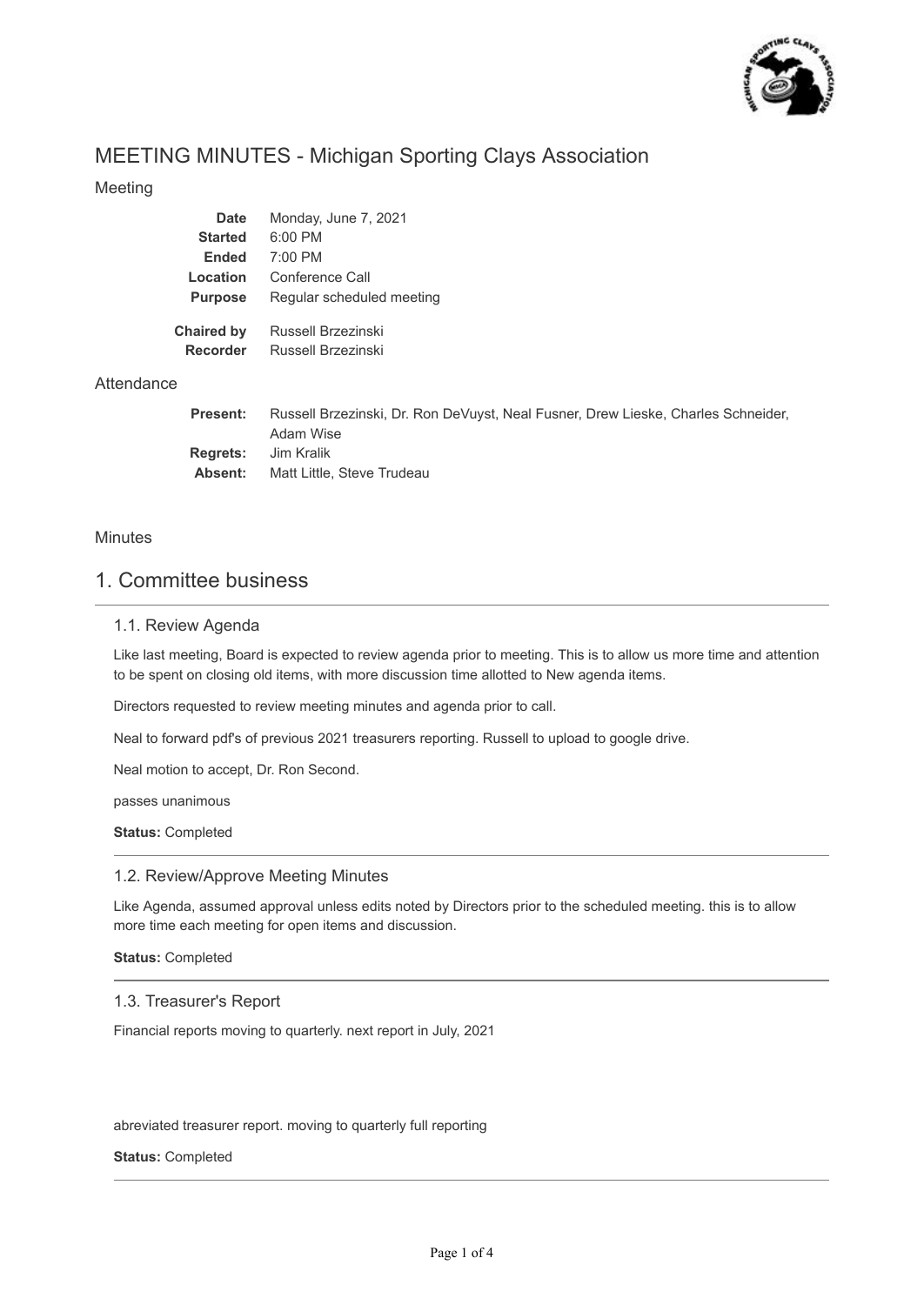

### 1.4. Secretary's Report

#### **Status:** Completed

1.4.1. Member Outreach - Facebook

Jim absent

**Status:** Completed

1.4.2. Member Outreach - Miclays.com

follow up on MSCA desire to have ticker tape style notice on MiClays home page noting sub-gauge events.

also to post in "latest news" section

Need for additional notice in "latest news" of 2020 all-state member selection

Drew uploaded minutes from past meeting.

Neal: need for "contact us" on miclays site. Propose to place it under the "about us" tab.

Drew activity/follow up: above direction.

Motion by Russell to execute above action. second: Dr. Ron

passes unanimous

**Status:** Completed

# 2. OLD BUSINESS

#### 2.1. All State Shooter Recognition - Awards

NSCA 2020 Michigan All State Recognition.

Trophies have been received by Russell Brzezinski (MSCA President). They look fantastic. Laser Creatiions did a great job with a spinning plate (clay target) on a wood stand with bronze plaque noting shooters name and class. was able to secure these premium trophies at a discount of \$2.00/unit. (\$30.99 to \$28.99)

Russell will bring to the State Shoot for dispursement. Invoice forwarded to Neal (Treasurer) for immediate payment.

Trophies received and reviewed - Look great!

Invoice received and check sent to vendor. complete

**Due date:**

**Status:** Completed (5/28/2021)

2.2. MSCA Board Liability Insurance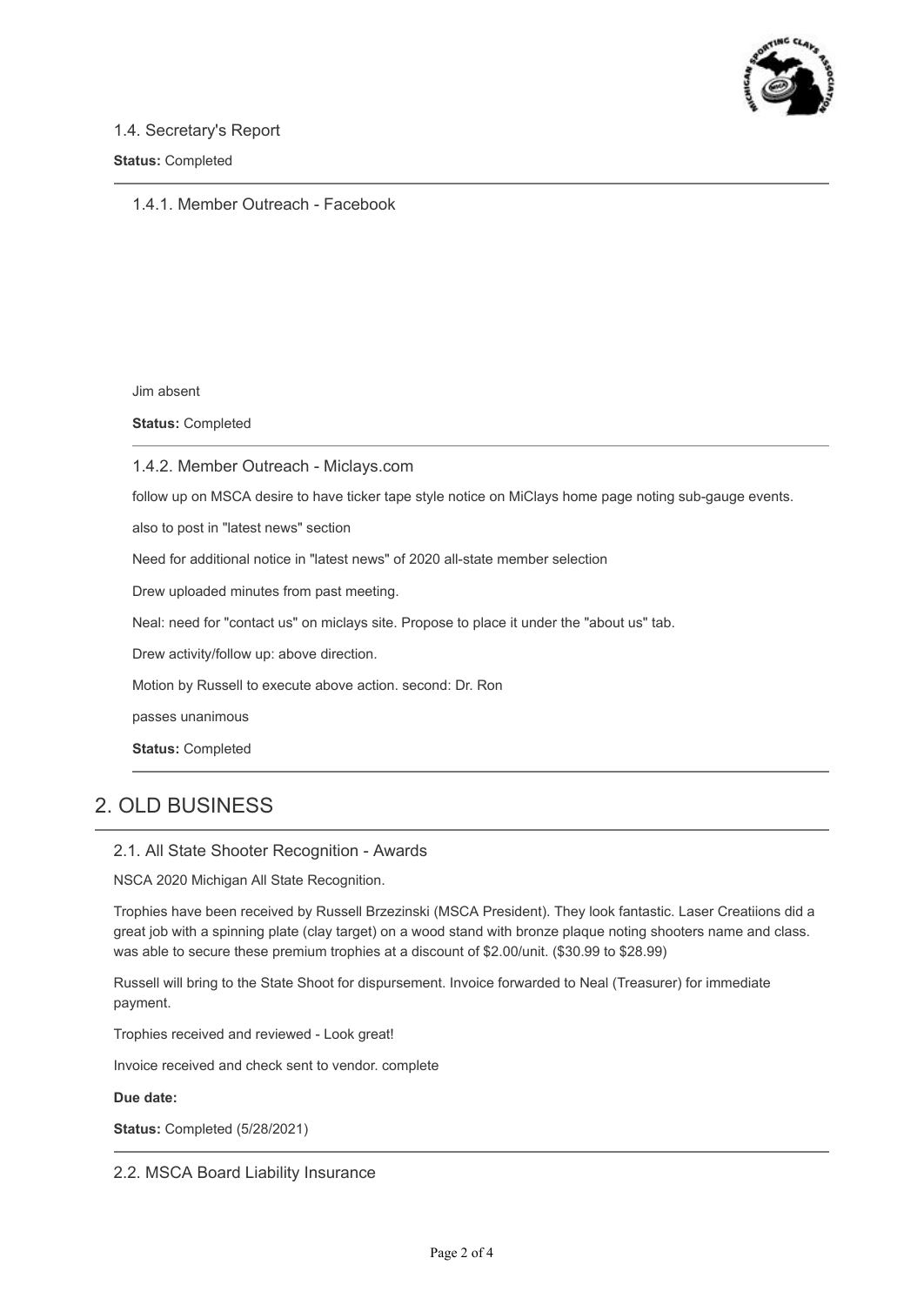

4/5/21

Confirmation from Treasurer that invoice received and premium paid to NCI for \$1020 . this to be an annual premium and budgeted for.

 $\sim$ ~~~~~~

May 3rd Mtg: follow up needed. Has invoice been received/ Account payable

 $\sim$ ~~~~~~

6/7/21 Confirm receipt of invoice and proof of Liability Insurance

invoice received from West Bend. invoice received and check sent on 6/1

West Bend Mutual Insurance Co, with premium start date of June 1, 2021.

Annual premium and application accepted (\$1,020)

premiums subject to annual review and change and identified as a D & O policy: (Directors and Officers insurance premium.)

Motion: Russell to accept the invoice and payment of annual premium- 2nd: Dr. Ron

passes unanimous

**Due date:**

**Status:** Completed

#### 2.3. State Shoot Voting & Execution

Finalize Bid review for 2022 hosting and how we will execute the voting electronically moving forward.

Bids were solicited through both hard copy mail distribution and via email to qualified host clubs. By June 1, only one set of bids were received for both the State Shoot and Great Lakes (Grand Blanc).

Board had previously voted to conduct future state shoot selections through electronic vote. At this time, 2022 member voting will not be necessary.

~~~~~~~~~~~~~~

Discussion around why lack of participation from clubs in Bid for State Shoot & GLC.

Insights from board: Michigan shooter participation is seemingly down YoY and compared to others states in the region, down substantially.

MSCA Board: for future discussion. Concern over ammunition pricing and membership participation at our major events.

~~~~~~~~~~~~~

With 2022 GLC & State shoot bids received from one hose club, how do we execute?

Charles motion: To accept 2022 State Shoot bid as presented

2nd: Dr Ron. Open to discussion.

Drew Comment: If GBHC wins State Shoot bid, offer option to open up the GLC selection to other clubs.

Neal: to confirm if GBHC is prepared to host both events for 2022 and will report back to board. Email confirmation before July BOD mtg.

Neal will address amendment to bid form that shows \$7,200 MSCA sponsorship commitment. this is a typo and should be corrected to \$1,200